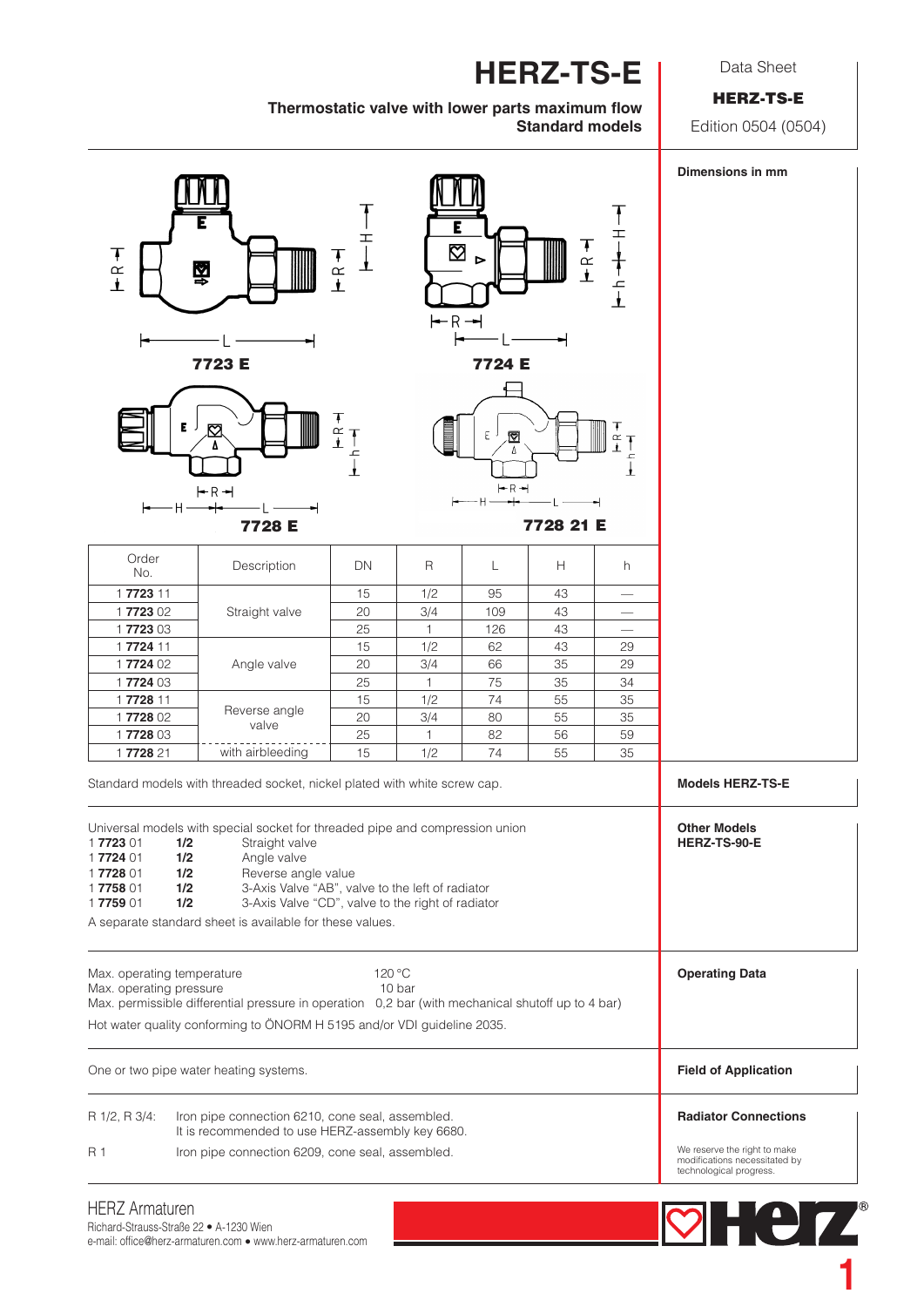

HERZ Armaturen Richard-Strauss-Straße 22 • A-1230 Wien e-mail: office@herz-armaturen.com • www.herz-armaturen.com

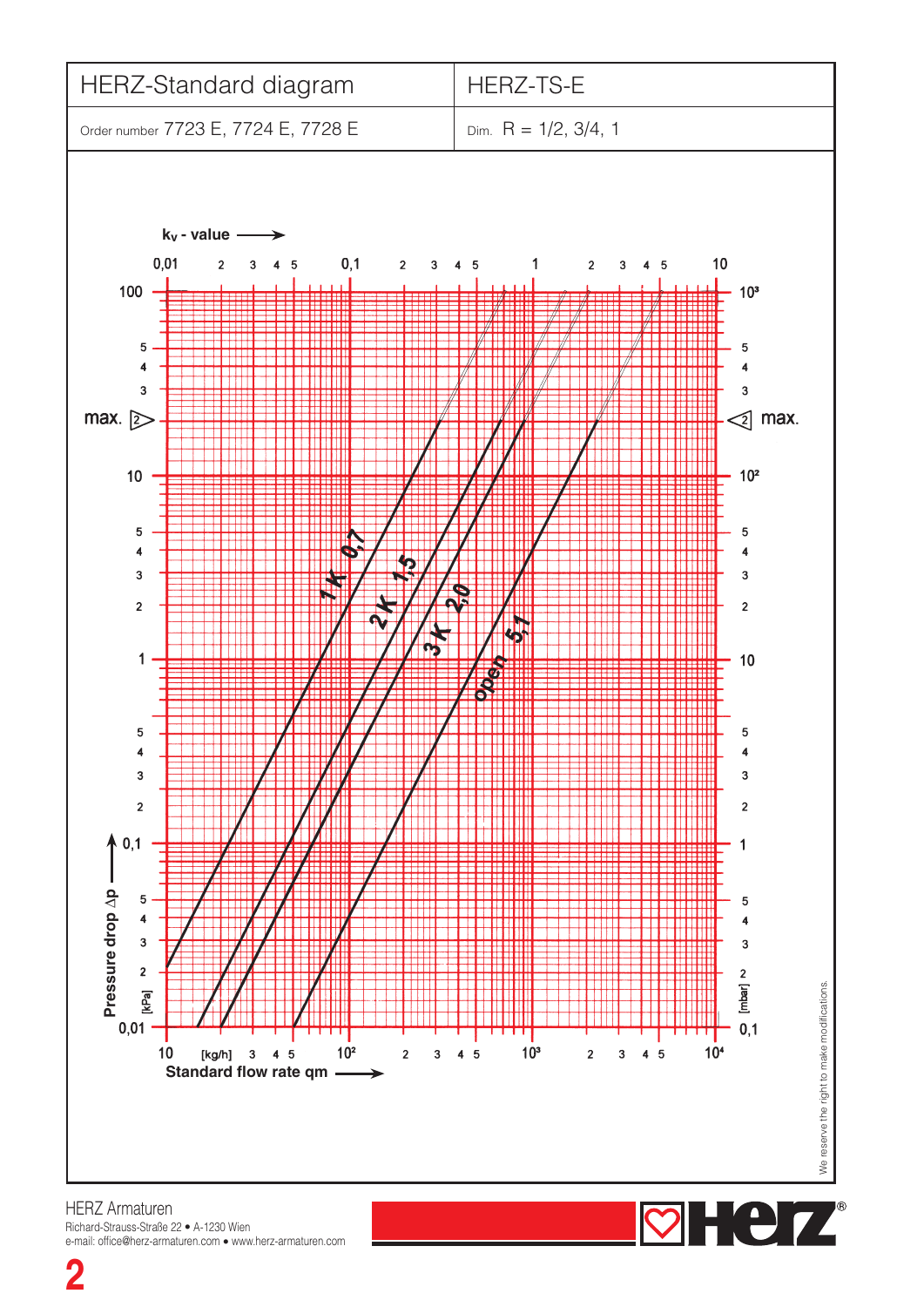| 6210                                                                                               | 1/2         | Iron pipe connection,                                                                                                                                                                           | <b>Further Connecting</b>      |  |
|----------------------------------------------------------------------------------------------------|-------------|-------------------------------------------------------------------------------------------------------------------------------------------------------------------------------------------------|--------------------------------|--|
|                                                                                                    | 1/2         | lengths 26 or 35 mm.                                                                                                                                                                            | <b>Options</b>                 |  |
| 6211<br>6218                                                                                       | $1/2 - 3/4$ | Reducing connection, 1/2 x 3/8.<br>Long threaded bush, without nut,                                                                                                                             | Please refer to the            |  |
|                                                                                                    |             | can be shortened to compensate for differences in structural                                                                                                                                    | HERZ-catalogue for order       |  |
|                                                                                                    |             | dimensions, lengths $1/2 \times 39$ , 42 and 76 mm; $3/4 \times 70$ mm.                                                                                                                         | numbers                        |  |
| 6218                                                                                               | 1/2         | Threaded bush, without nut,                                                                                                                                                                     |                                |  |
|                                                                                                    |             | lengths 36,48 and 76 mm.                                                                                                                                                                        |                                |  |
| 6235                                                                                               | $1/2 - 3/4$ | Soldering connection,<br>$1/2 \times 12$ , 15 and 18 mm; $3/4 \times 18$ mm.                                                                                                                    |                                |  |
| 6249                                                                                               | $1/2 - 3/4$ | Iron pipe connection elbow, without nut, with cone seal.                                                                                                                                        |                                |  |
| 6274                                                                                               | G 3/4       | Compression union for copper and thin-walled steel pipes,                                                                                                                                       |                                |  |
|                                                                                                    |             | for external pipe diameters 8, 10, 12, 14, 15, 16 and 18 mm.                                                                                                                                    |                                |  |
| 6275                                                                                               | G 3/4       | Compression union with soft seal for copper and thin-walled steel                                                                                                                               |                                |  |
|                                                                                                    |             | pipes, particularly suitable for hard special steel pipes and pipes with                                                                                                                        |                                |  |
|                                                                                                    |             | hard galvanised surfaces.<br>For external pipe diameters 12,14 and 15 mm.                                                                                                                       |                                |  |
| 6097, 6098                                                                                         | G 3/4       | Compression union for PE-X-, PB and plastic composite pipes.                                                                                                                                    |                                |  |
|                                                                                                    |             |                                                                                                                                                                                                 |                                |  |
| To be used at the socket side of the valve:                                                        |             |                                                                                                                                                                                                 |                                |  |
| 6219                                                                                               | $1/2 - 3/4$ | Reduction socket, brass version, for pipe-valve connection,                                                                                                                                     |                                |  |
|                                                                                                    |             | female thread (pipe) x male thread (valve),                                                                                                                                                     |                                |  |
| 6066, 6067                                                                                         | M 22 x 1,5  | $1 \times 1/2$ , $1\frac{1}{4} \times 1/2$ , $1 \times 3/4$ , $1\frac{1}{4} \times 3/4$ .<br>Plastic pipe connection for PE-X-, PB and plastic composite pipes,                                 |                                |  |
|                                                                                                    |             | to be used with adapter 1 6272 01 (R $1/2 \times M$ 22 x 1.5).                                                                                                                                  |                                |  |
| 6097, 6098                                                                                         | G 3/4       | Plastic pipe connection for PE-X-, PB and plastic composite pipes,                                                                                                                              |                                |  |
|                                                                                                    |             | to be used with adapter 1 6266 01 (R $1/2 \times$ G3/4).                                                                                                                                        |                                |  |
|                                                                                                    |             |                                                                                                                                                                                                 |                                |  |
|                                                                                                    |             | For pipe dimensions of plastic pipe connections please refer to Herz-catalogue.                                                                                                                 |                                |  |
|                                                                                                    |             |                                                                                                                                                                                                 |                                |  |
|                                                                                                    |             | <b>Spindle Seal</b>                                                                                                                                                                             |                                |  |
|                                                                                                    |             | An O-ring is used as a spindle seal. It is located in a brass chamber which can be changed during<br>operation. The O-ring keeps maintenance requirements at a minimum and permits smooth valve |                                |  |
| operation over a long period of time.                                                              |             |                                                                                                                                                                                                 |                                |  |
|                                                                                                    |             |                                                                                                                                                                                                 |                                |  |
| <b>Changing the O-ring</b>                                                                         |             |                                                                                                                                                                                                 |                                |  |
|                                                                                                    |             | 1. Remove the HERZ-thermostatic head and/or HERZ-TS hand wheel.                                                                                                                                 |                                |  |
|                                                                                                    |             | 2. Then, unscrew the O-ring chamber including the O-ring and replace it with a new one. When doing                                                                                              |                                |  |
|                                                                                                    |             | this, use a wrench to hold the upper part. During dismantling, the valve is completely open and                                                                                                 |                                |  |
| therefore sealed tight towards upstream. However, a few drops of water may leak out.               |             |                                                                                                                                                                                                 |                                |  |
| 3. For re-assembly follow to the above steps in reverse sequence. When installing the HERZ-TS hand |             |                                                                                                                                                                                                 | HERZ-TS-90-                    |  |
| wheel, turn to make sure that the valve closes.                                                    |             |                                                                                                                                                                                                 | <b>O-Ring Chamber</b>          |  |
| Order Number for O-ring set: 1 6890 00                                                             |             |                                                                                                                                                                                                 |                                |  |
|                                                                                                    |             |                                                                                                                                                                                                 |                                |  |
|                                                                                                    |             | The screw cap is for operating during the installation phase (pipe flushing). The thermostatic valve                                                                                            | <b>HERZ-Thermostatic Valve</b> |  |
|                                                                                                    |             | is formed by removing the screw cap and screwing in the HERZ-thermostatic head without draining                                                                                                 |                                |  |
| the heating system.                                                                                |             |                                                                                                                                                                                                 |                                |  |
|                                                                                                    |             |                                                                                                                                                                                                 | <b>Normal Lift</b>             |  |
|                                                                                                    |             | Adjustment of nominal lift by means of screw cap:<br>On the knurled part of the circumference of the screw cap there are two setting marks (webs) in                                            |                                |  |
| alignment with the "+" and "-" marks.                                                              |             |                                                                                                                                                                                                 |                                |  |
|                                                                                                    |             |                                                                                                                                                                                                 |                                |  |
| 1. Close the valve by turning the screw cap clockwise.                                             |             |                                                                                                                                                                                                 |                                |  |
|                                                                                                    |             | 2. Mark the position corresponding to the setting mark "+".                                                                                                                                     |                                |  |
|                                                                                                    |             | 3. Turn the screw cap anti-clockwise until the setting mark "-"                                                                                                                                 |                                |  |
| is at the position marked under item 2.                                                            |             |                                                                                                                                                                                                 |                                |  |
|                                                                                                    |             |                                                                                                                                                                                                 |                                |  |
|                                                                                                    |             | The lower part of the thermostatic valve is incorporated into the radiator intake with the flow in the                                                                                          | Installation                   |  |
|                                                                                                    |             | direction of the arrow (arrow on the valve body). If possible, the HERZ-thermostatic head should                                                                                                |                                |  |
| be in a horizontal position in order to permit optimum room temperature control with minimum       |             |                                                                                                                                                                                                 |                                |  |
| interference.                                                                                      |             |                                                                                                                                                                                                 |                                |  |
|                                                                                                    |             |                                                                                                                                                                                                 |                                |  |
|                                                                                                    |             |                                                                                                                                                                                                 |                                |  |
|                                                                                                    |             |                                                                                                                                                                                                 |                                |  |
|                                                                                                    |             |                                                                                                                                                                                                 |                                |  |
|                                                                                                    |             |                                                                                                                                                                                                 |                                |  |
|                                                                                                    |             |                                                                                                                                                                                                 |                                |  |
|                                                                                                    |             |                                                                                                                                                                                                 |                                |  |
|                                                                                                    |             |                                                                                                                                                                                                 |                                |  |
|                                                                                                    |             |                                                                                                                                                                                                 |                                |  |
|                                                                                                    |             |                                                                                                                                                                                                 |                                |  |
|                                                                                                    |             |                                                                                                                                                                                                 |                                |  |
|                                                                                                    |             |                                                                                                                                                                                                 |                                |  |